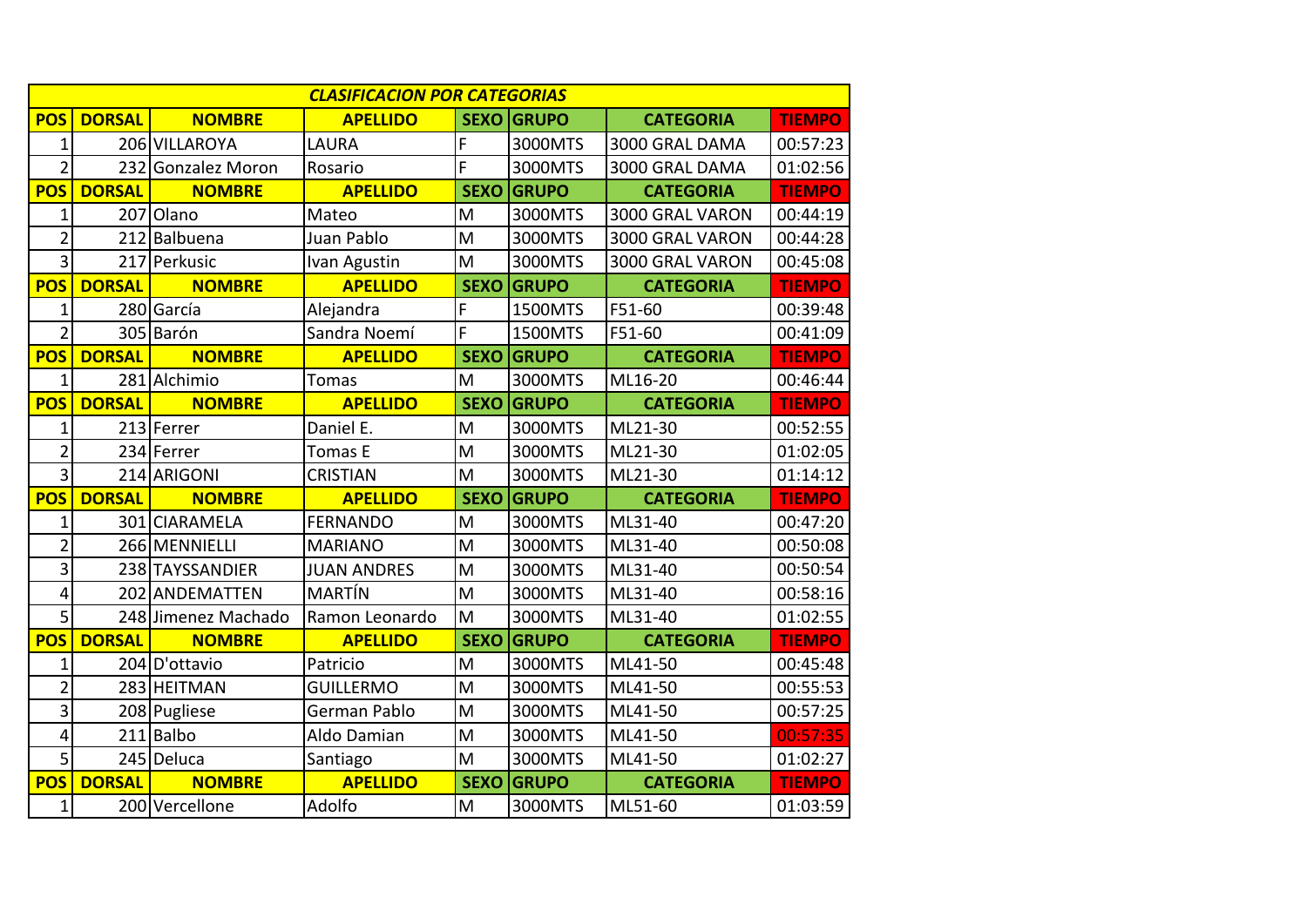|            |               | 265 SELLEI    | andres          | Im | <b>3000MTS</b>    | IML51-60         | 01:20:25      |
|------------|---------------|---------------|-----------------|----|-------------------|------------------|---------------|
| <b>POS</b> | <b>DORSAL</b> | <b>NOMBRE</b> | <b>APELLIDO</b> |    | <b>SEXO GRUPO</b> | <b>CATEGORIA</b> | <b>TIEMPO</b> |
|            |               | 260 Norbis    | Guillermo Aldo  | lМ | <b>3000MTS</b>    | ML61-80          | 01:11:23      |

| <b>CLASIFICACION POR CATEGORIAS</b> |               |                  |                 |             |              |                  |               |  |
|-------------------------------------|---------------|------------------|-----------------|-------------|--------------|------------------|---------------|--|
| <b>POS</b>                          | <b>DORSAL</b> | <b>NOMBRE</b>    | <b>APELLIDO</b> | <b>SEXO</b> | <b>GRUPO</b> | <b>CATEGORIA</b> | <b>TIEMPO</b> |  |
| 1                                   |               | 309 Lagomarsino  | Milagros        | F           | 1500MTS      | 1500 GRAL DAMA   | 00:33:51      |  |
| $\overline{2}$                      |               | 677 Calandri     | Ana Victoria    | F           | 1500MTS      | 1500 GRAL DAMA   | 00:34:06      |  |
| 3                                   |               | 308 Juárez       | Daiana Sofía    | F           | 1500MTS      | 1500 GRAL DAMA   | 00:34:58      |  |
| <b>POS</b>                          | <b>DORSAL</b> | <b>NOMBRE</b>    | <b>APELLIDO</b> | <b>SEXO</b> | <b>GRUPO</b> | <b>CATEGORIA</b> | <b>TIEMPO</b> |  |
| $\mathbf 1$                         |               | 648 Cama         | Luca            | M           | 1500MTS      | 1500 GRAL VARON  | 00:27:55      |  |
| $\overline{2}$                      |               | 583 chavez       | Gonzalo         | M           | 1500MTS      | 1500 GRAL VARON  | 00:28:32      |  |
| 3                                   |               | 590 Baez         | Thiago          | M           | 1500MTS      | 1500 GRAL VARON  | 00:28:33      |  |
| <b>POS</b>                          | <b>DORSAL</b> | <b>NOMBRE</b>    | <b>APELLIDO</b> | <b>SEXO</b> | <b>GRUPO</b> | <b>CATEGORIA</b> | <b>TIEMPO</b> |  |
| $\mathbf 1$                         |               | 315 CORIA        | <b>FLAVIA</b>   | F           | 1500MTS      | F21-30           | 00:42:18      |  |
| <b>POS</b>                          | <b>DORSAL</b> | <b>NOMBRE</b>    | <b>APELLIDO</b> | <b>SEXO</b> | <b>GRUPO</b> | <b>CATEGORIA</b> | <b>TIEMPO</b> |  |
| $\mathbf 1$                         |               | 575 Guiraud      | Florencia       | F           | 1500MTS      | F31-40           | 00:36:05      |  |
| $\overline{2}$                      |               | 559 Rozza        | Nadia           | F           | 1500MTS      | F31-40           | 00:45:45      |  |
| <b>POS</b>                          | <b>DORSAL</b> | <b>NOMBRE</b>    | <b>APELLIDO</b> | <b>SEXO</b> | <b>GRUPO</b> | <b>CATEGORIA</b> | <b>TIEMPO</b> |  |
| 1                                   |               | 310 SALOMÓN      | <b>GISELA</b>   | F           | 1500MTS      | F41-50           | 00:36:21      |  |
| $\overline{2}$                      |               | 631 NUÑEZ VIEYRA | <b>DOLORES</b>  | F           | 1500MTS      | F41-50           | 00:36:34      |  |
| 3                                   |               | 563 Langraf      | Ursula          | F           | 1500MTS      | F41-50           | 00:37:19      |  |
| 4                                   |               | 593 FANELLI      | <b>AGUSTINA</b> | F           | 1500MTS      | F41-50           | 00:39:32      |  |
| 5                                   |               | 303 Silvina      | Fariaz          | F           | 1500MTS      | F41-50           | 00:47:31      |  |
| 6                                   |               | 651 Thiers Posse | Paula           | F           | 1500MTS      | F41-50           | 00:52:36      |  |
| <b>POS</b>                          | <b>DORSAL</b> | <b>NOMBRE</b>    | <b>APELLIDO</b> | <b>SEXO</b> | <b>GRUPO</b> | <b>CATEGORIA</b> | <b>TIEMPO</b> |  |
| $\mathbf 1$                         |               | 617 Juárez       | Facundo Adrián  | M           | 1500MTS      | M16-20           | 00:58:39      |  |
| <b>POS</b>                          | <b>DORSAL</b> | <b>NOMBRE</b>    | <b>APELLIDO</b> | <b>SEXO</b> | <b>GRUPO</b> | <b>CATEGORIA</b> | <b>TIEMPO</b> |  |
| $\mathbf 1$                         |               | 690 Robles       | Daniel          | M           | 1500MTS      | M21-30           | 00:34:03      |  |
| $\overline{2}$                      |               | 307 Kempel       | German          | M           | 1500MTS      | M21-30           | 00:35:54      |  |
| 3                                   |               | 684 Rilo         | Joaquín         | M           | 1500MTS      | M21-30           | 00:37:58      |  |